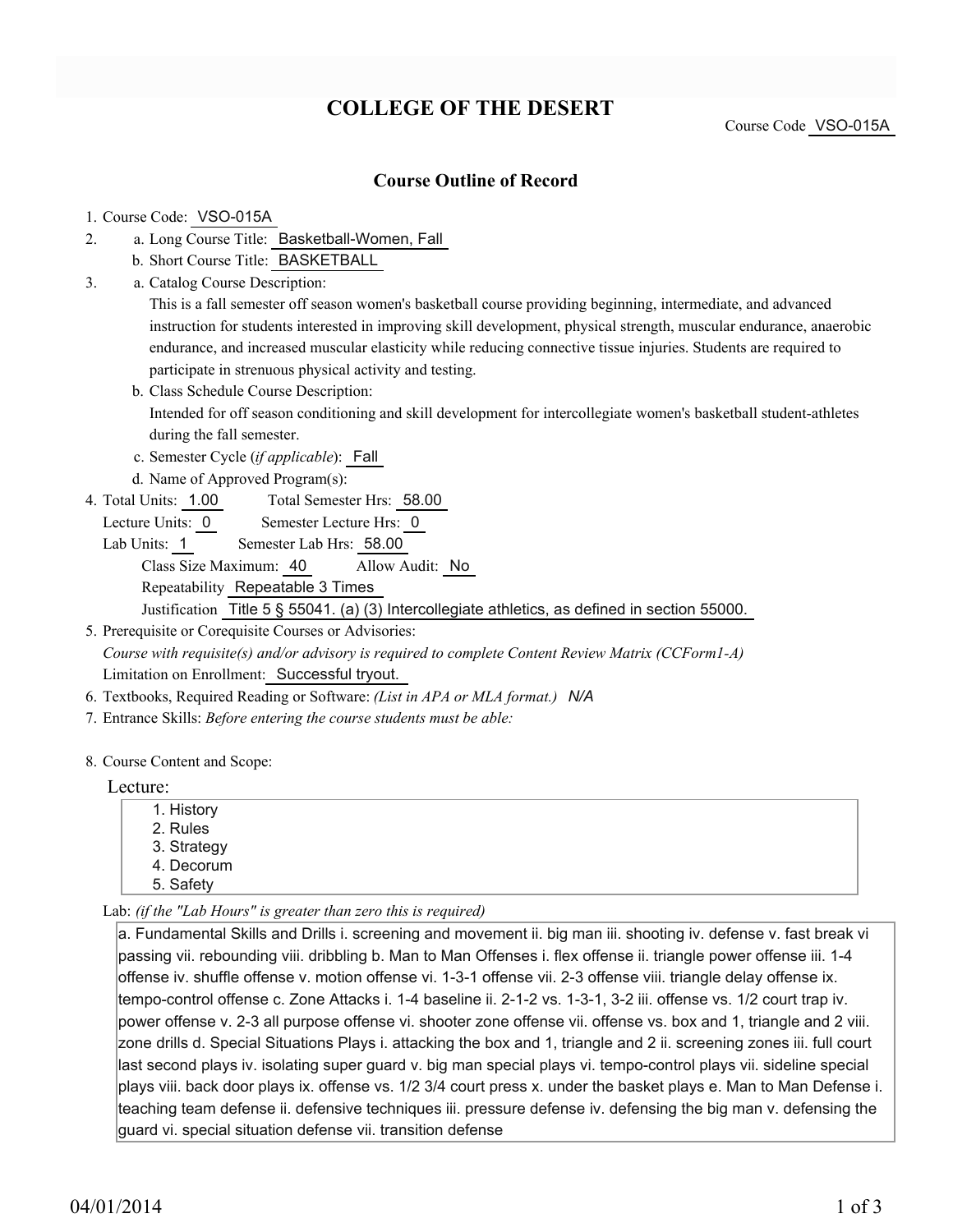# VSO 015A-Basketball-Women, Fall

- 9. Course Student Learning Outcomes:
	- 1. Demonstrate the fundamental techniques of basketball skills.
	- 2. Develop physical fitness with an understanding of injury prevention.

10. Course Objectives: Upon completion of this course, students will be able to:

- a. Recognize and demonstrate correct mechanical techniques of basic basketball skills.
- b. Understand and properly apply the rules and offensive and defensive strategies of the sport.
- c. Develop an appreciation of the sport.
- d. Demonstrate an understanding of safety and injury prevention.
- e. Demonstrate character and sportsmanship.
- f. Demonstrate a higher physical fitness level.
- 11. Methods of Instruction: *(Integration: Elements should validate parallel course outline elements)* 
	- a. Demonstration, Repetition/Practice
	- b. Discussion
	- c. Lecture

Other Methods:

a. Lecture and discussion. b. Demonstrations. c. Guest speakers. d. Student reports. e. Audio/visual presentations.

12. Assignments: (List samples of specific activities/assignments students are expected to complete both in and outside of class.) In Class Hours: 58.00

### Outside Class Hours: 0

-

a. In-class Assignments

a. Skill practice. b. Analysis of intercollegiate and professional competition.

b. Out-of-class Assignments

13. Methods of Evaluating Student Progress: The student will demonstrate proficiency by:

- Field/physical activity observations
- Group activity participation/observation
- Student participation/contribution
- 14. Methods of Evaluating: Additional Assesment Information:
	- a. Skill Demonstration b. Participation
- 15. Need/Purpose/Rationale -- All courses must meet one or more CCC missions.
	- PO-GE C5 Personal Growth and Development

Exhibit habits of intellectual exploration, personal responsibility, and well being.

IO - Personal and Professional Development Demonstrate an understanding of ethical issues to make sound judgments and decisions.

16. Comparable Transfer Course

| <b>University System</b> | Campus | <b>Course Number</b> | <b>Course Title</b> | <b>Catalog Year</b> |
|--------------------------|--------|----------------------|---------------------|---------------------|
|--------------------------|--------|----------------------|---------------------|---------------------|

17. Special Materials and/or Equipment Required of Students:

Required Material? 18. Materials Fees:

**Material or Item Cost Per Unit Total Cost Cost Per Unit Cost**